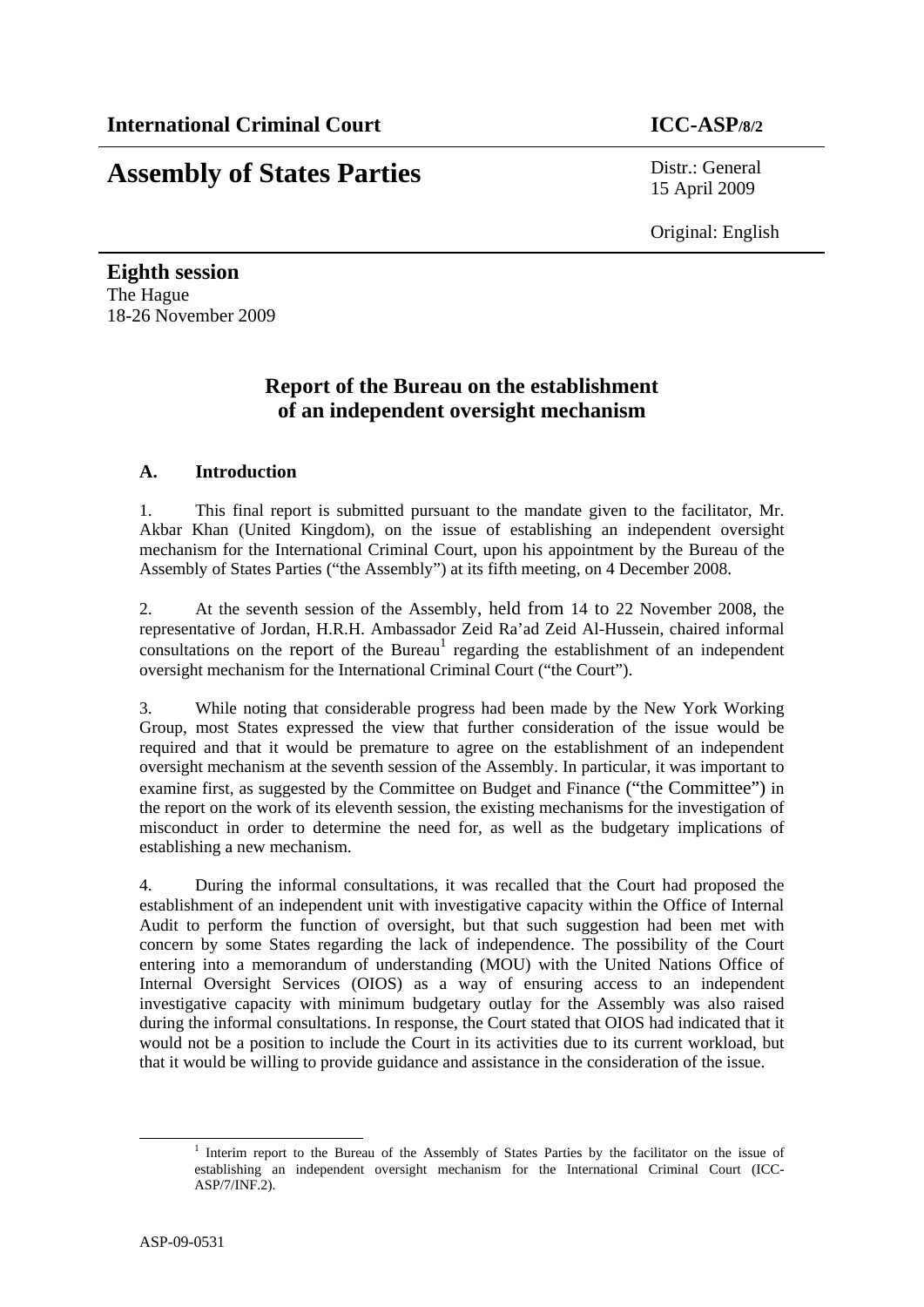5. While noting that the New York Working Group had exhausted its discussions, it was recalled that The Hague Working Group had already been mandated by the Bureau to continue discussions. In order to prepare for a decision to be taken (sooner rather than later) at the resumption of the seventh session, The Hague Working Group would hold consultations, in particular, on recommendation 2 of the Report of the Bureau<sup>2</sup> and the recommendations contained in the report of the Committee on the work of its eleventh session. In consultation with the Court, the Working Group would determine the estimated budgetary implications of setting up an independent oversight mechanism. The Committee could then address the issue at its April 2009 session, allowing for the budgetary implications to be included in the proposed programme budget for 2010. It was further suggested that the Court consult with OIOS and report, inter alia, on the manner in which OIOS could assist and provide guidance.

# **B. Organization of work**

6. In accordance with the request made by the President of the Assembly at its seventh session, the Bureau was requested to submit proposals to the second resumption of the seventh session of the Assembly on the issue of establishing an independent oversight mechanism.

7. The Working Group held four meetings, on 8 and 27 January, 2 March and 6 April 2009, respectively, during which the facilitator conducted discussions in accordance with his submitted discussion papers. At the meeting held on 2 March, the Working Group heard the views of the Coalition for the International Criminal Court (CICC) on the issue. Some discussions on the issue were also held outside of the Working Group between the facilitator and Court officials.

8. On 12 February 2009, the facilitator held bilateral consultations with States Parties and civil society groups in the margins of the second resumption of the seventh session of the Assembly, held in New York from 9 to 13 February 2009, and also presented an interim report on the progress made by the Working Group on the issue of establishing an independent oversight mechanism.

9. Subsequent to the presentation of the facilitator's interim report, the second resumption of the seventh session of the Assembly extended the mandate of the Bureau and invited it, in consultation with stakeholders, to urgently continue its consideration of the issue, including its programme budget implications, with a view to presenting its recommendations to the twelfth session of the Committee in order to obtain the financial and administrative advice of the Committee and taking into account the views of the Committee, to report to the eighth session of the Assembly with a view to the establishment of an independent oversight mechanism. In light thereof, this final report represents the views and recommendations of the Working Group.

# **C***.* **Approaching the issue of establishing an independent oversight mechanism**

10. In approaching the issue of establishing an independent oversight mechanism, the underlying approach taken by the facilitator and the Working Group has been to consider and develop the issue within the parameters of the earlier views expressed by the States Parties at paragraph 20 of the Bureau's report, namely, "States Parties stressed the need for a light oversight mechanism that corresponds to the needs of the Court and does not significantly increase its financial burden". In this context, the Working Group has engaged in discussions with the Court aimed at ensuring that progress can be made to meet the mandate provided by

 <sup>2</sup>  $2$  Report of the Bureau on an independent oversight mechanism (ICC-ASP/7/28), para. 24.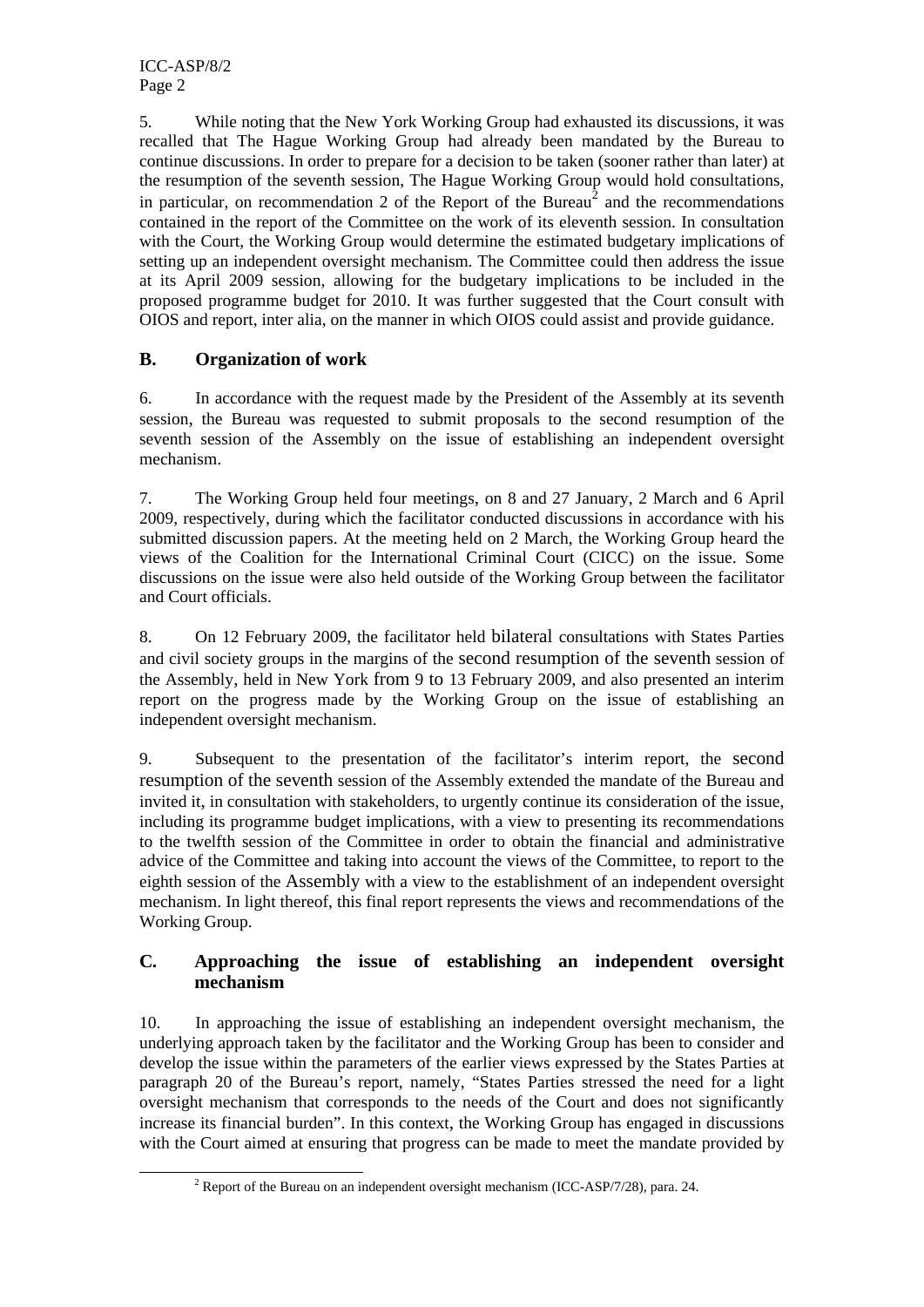the Assembly and that a decision can be taken pursuant to the most comprehensive and complete information available on the subject matter. In this regard substantive discussions have focused on the following clusters of questions:

#### **Cluster 1 Nature and scope of an independent oversight mechanism**

- a) Explanation by the Court of the existing legal framework and structural mechanisms for investigating and addressing misconduct of Court staff and elected officials, together, with the identification of any gaps or inadequacies that should be addressed through the creation of an independent oversight mechanism;
- b) Explanation by the Court of the frequency and nature of allegations of misconduct against Court officials since the Court's establishment in 2002 and how these allegations have been addressed to date and how they would be addressed differently in the future if a dedicated investigative team is created in the Office of Internal Audit;
- c) What is the legal basis for creation of an independent oversight mechanism?
- d) Which Court personnel (i.e. recruited court staff, elected officials, contractors) should be covered by the scope of an independent oversight mechanism?
- e) What categories of misconduct (i.e. disciplinary and/or criminal) should be covered by the independent oversight mechanism?

### **Cluster 2**

#### **Independence and oversight of an independent oversight mechanism**

- a) How would the creation of a dedicated investigative function in the Office of Internal Audit be able to demonstrate the objective requirements of being "operationally independent" and being seen as "independent" from the Court?
- b) Can an "independent oversight mechanism" be established through the Court entering into a MOU with the United Nations Office for Internal Oversight Services or some other international judicial/investigative body that would allow the Court to use professional and independent investigators at a much lower cost than attempting to create a new mechanism for the Court which would have the disadvantage of needing to be financially supported and staffed even when there are no on-going investigations?
- c) What further steps (i.e. terms of reference, selection of staff, reporting lines) can be taken to ensure the operational independence of the independent oversight mechanism?

### **Cluster 3 Budgetary implications**

What are the budgetary implications of establishing an independent oversight mechanism in line with the parameters agreed in clusters 1 and 2 above?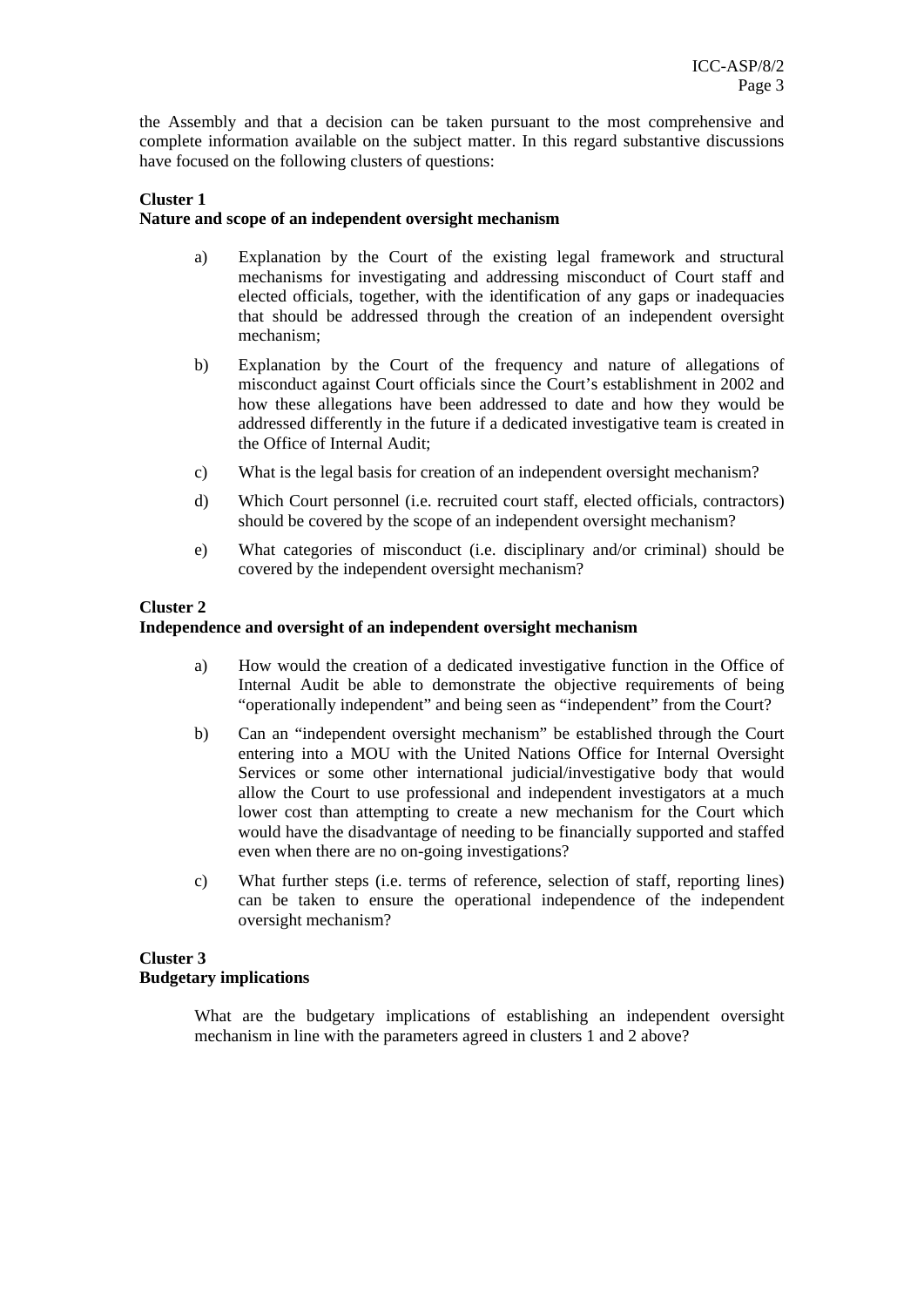# **D. Views of the Working Group**

### **1**. **Nature and scope of an independent oversight mechanism**

11. As regards the nature and scope of an independent oversight mechanism the Working Group heard views from the Court in line with its two papers, dated 15 July 2008 (Court's non-paper on the Independent Oversight Mechanism) and 7 January 2009 (Discussion outline of the Court on an Independent Oversight Mechanism), respectively.

12. In considering the Bureau's report on an independent oversight mechanism and the Court's proposals, the Working Group expressed a preference for a "lighter" mechanism than the structure proposed by the Bureau and suggested that a balance be struck between the Bureau proposal and the very "light" Court proposal by taking relevant elements from both and crafting a middle ground which would respond proportionately to both the needs of the Court and the States Parties. In this regard the facilitator indicated that it was the role of the Assembly to establish an independent oversight mechanism according to the structure it deemed most appropriate.

13. In considering the broad parameters for establishing an independent oversight mechanism regarding investigations, the Working Group agreed that it needed to be functionally independent from the Court; it had to have adequate capacity to provide robust and effective oversight; the oversight function had to be credible, accountable and transparent to withstand external scrutiny; the mechanism needed to have "teeth" through *proprio motu* investigative powers and whistleblower procedures and there should be no impunity for criminal misconduct. In addition, the process of investigations had to respect the rights of individuals covered by the mechanism and act in accordance with due process. Finally, the mechanism had to have an adequate budget programme to meet the Court's needs.

14. There was agreement on the merit of establishing an enhanced professional investigative capacity situated within the Court's existing internal disciplinary structures, since investigations conducted by staff members not professionally trained for this function could compromise the legitimacy of the process, especially given that their recommendations could lead to summary dismissals. It was agreed that the competence of the independent oversight mechanism would relate to the conduct of investigations for allegations of misconduct and that it was not part of the envisaged role for the oversight mechanism to recommend appropriate sanctions arising from any investigation.

15. The point was made, however, that this structure would not entirely meet the requirements of article 112, paragraph 4, of the Rome Statute which envisaged the oversight mechanism having full powers of investigation, evaluation and inspection, given that the proposal's sole focus was on enhancing the Court's investigative capacity, rather than developing the broad oversight of the Court as envisaged by the Rome Statute. It was therefore proposed that the mandate should also involve an oversight function, and that it would be acceptable to initially develop the independent oversight mechanism with a narrow focus on investigations of misconduct on the understanding that the mechanism would evolve at a later stage to include evaluation and inspection so as to ensure in the fullness of time the creation of a comprehensive and coherent structural and substantive oversight mechanism.

16. A strong preference was expressed for a lean, cost-effective mechanism which could be expanded on a needs basis. In this context, it was suggested that a more careful study be explored in respect of the option of outsourcing the investigative function, such as to OIOS or another similar body, as a lighter, least costly option than the Bureau proposal. States Parties present at the informal consultations held on this issue at the seventh session of the Assembly had initially been informed by the Court that due to the high demand on the services of OIOS it was unlikely it could assist the Court through the establishment of a memorandum of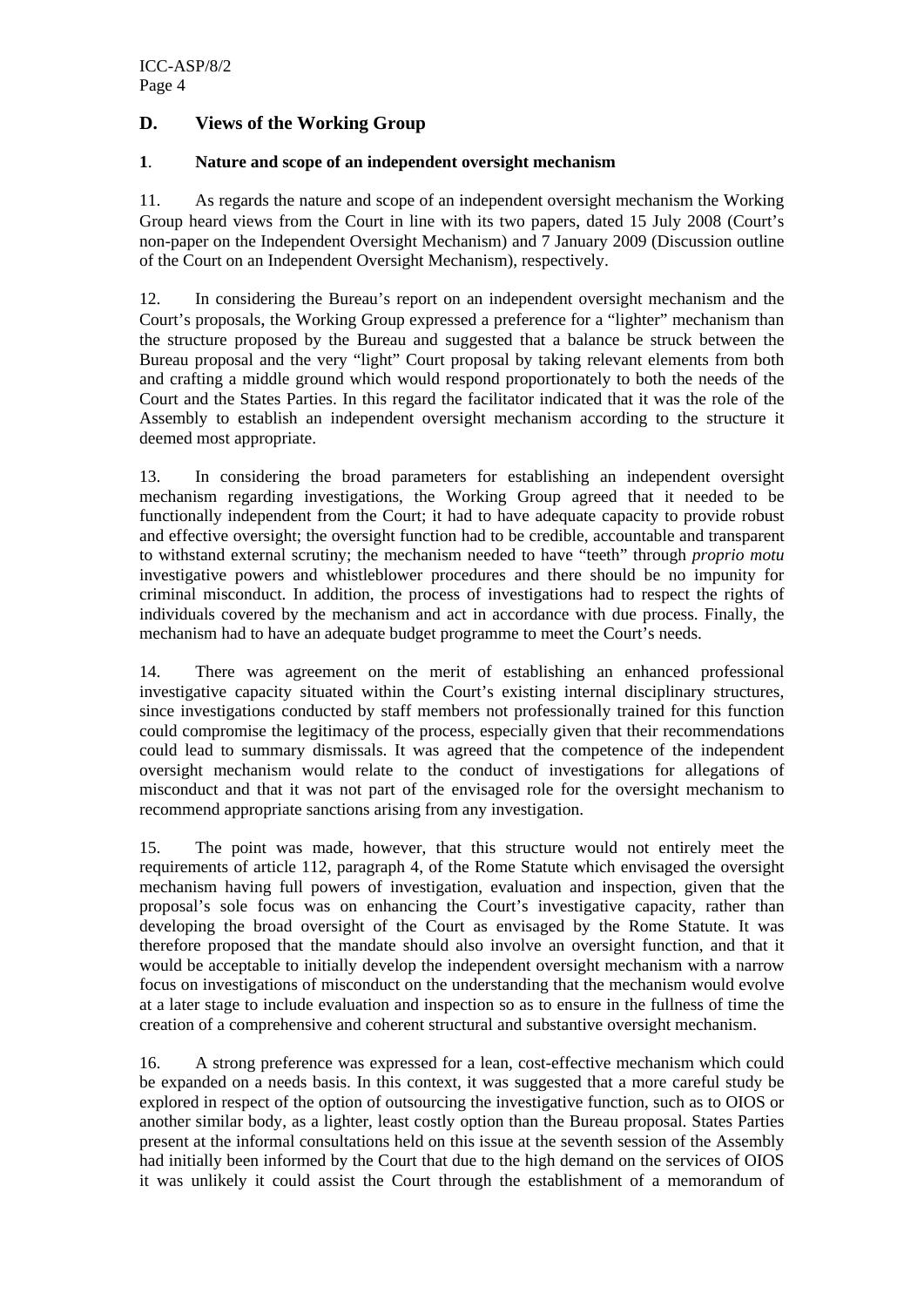understanding. Subsequently, the Working Group was presented with additional reasons such as the high cost and the need for the Court to develop its own capacity rather than relying on the United Nations as the principal basis for not pursuing this option. Notwithstanding the various reasons advanced by the Court regarding the undesirability of entering into an MOU with OIOS, the Working Group thought it desirable to re-examine this option in greater detail and invited the facilitator to enter into direct consultations with OIOS.

17. In light thereof, the facilitator held bilateral discussions with the Acting Head of OIOS, Mr. Michael Dudley, on 13 February 2009, to explore the possibility of outsourcing on a cost recovery basis the investigative function of the independent oversight mechanism to OIOS through the establishment of a relationship agreement between the Court and OIOS. The Court also held separate meetings with OIOS in support of the facilitator and the desire of the Working Group to further explore this issue. From the outset, the Acting Director stated to the facilitator that OIOS was very keen to support the Court in anyway possible; OIOS had significant investigative capacity and resources available which could easily absorb a high number of cases arising from the Court per year (i.e. from 1 to 30 cases per year) without even denting its capacity. In this context, it was noted that to date the Court had only received 23 allegations of unsatisfactory conduct, 22 of which had been subject to a preliminary investigation, nine referred to the Disciplinary Advisory Board (DAB) resulting in two staff members being suspended pending the results of investigations and three summarily dismissed following the results of the preliminary investigation.

18. Three possible options were discussed with OIOS, namely, the total outsourcing to OIOS of the Court's investigations into allegations of misconduct, alternatively the Court undertaking all investigations itself or the Court developing a lean investigative unit supported by OIOS services. Having considered the various options, OIOS recommended that the best option was for the Court to develop its own lean investigative capacity staffed by one investigator at the professional level of P-4/5 supported by one junior professional member of staff at P-1/2 level who could then be supported by OIOS services on a cost recovery basis through the conclusion of an MOU. Services offered by OIOS to the Court would include, inter alia, integration of OIOS investigative procedures, protocol and rules into the Court's internal rules including on *proprio motu* and whistle-blowing, investigative support on cases and training for the staff working in the independent oversight mechanism, together with participation in selection of cases for investigation.

19. Pursuant to the discussions undertaken with OIOS, the Working Group agreed to follow its recommendation and invited the Court to obtain from OIOS a cost estimate on an annual recovery basis in respect of the services that it would be able to offer the Court with operationalizing the independent oversight mechanism.

20. On the issue of addressing suspected criminal misconduct on the part of a staff member, an elected official or a contractor, the Working Group noted that, save for the limited exceptions specified in article 70 of the Statute relating to "Offences against the Administration of Justice", the Court would in principle have no jurisdiction to deal with these matters which properly belong to national authorities and that it would be necessary for the investigative unit of the independent oversight mechanism to promptly notify national authorities where internal investigations reveal the possibility of criminal misconduct. In order to ensure that this would be done in a timely and effective manner when required, the Working Group proposed that the independent oversight mechanism establish procedures and protocols to ensure cooperation by the Court with national authorities so as to avoid impunity.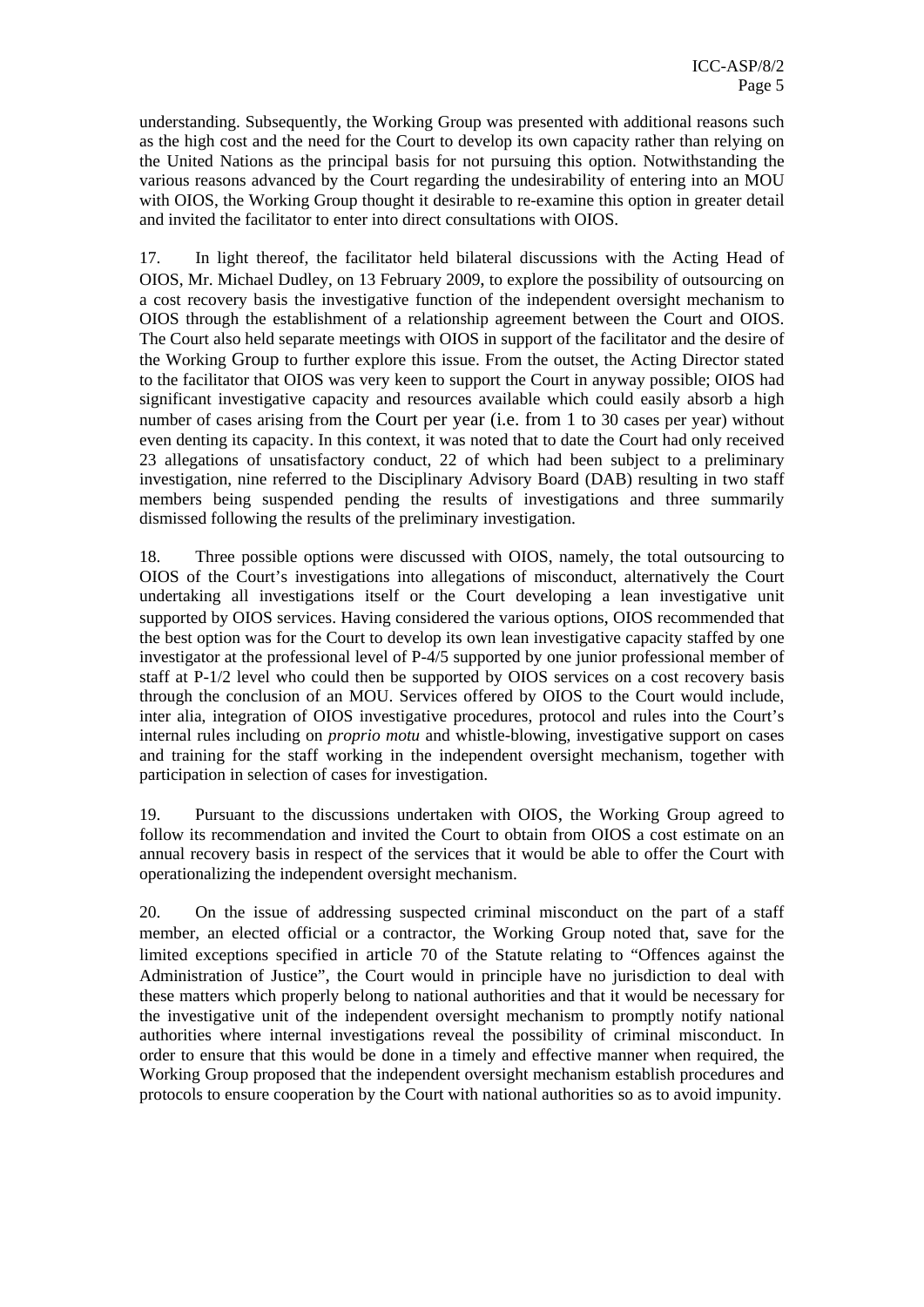21. In circumstances where common crimes were committed at the seat of the Court the Working Group observed that the Court would need to waive the immunity of the staff member or elected official so as to enable jurisdiction to be exercised by either the host State or the suspect's state of nationality. Alternatively, where the crime is alleged to have been committed outside the seat of the Court it was understood by the Working Group that jurisdiction should be exercised by the suspect's State of nationality or by the State on whose territory the criminal conduct took place or by the victim's State of nationality.

22. As regards the potential individuals to be covered by an independent oversight mechanism in respect of conducting investigations into alleged misconduct, there was broad support that it should apply to staff members and elected officials, but divergent views were expressed on whether it should extend to contractors. Some States stressed the primacy of the contractual relationship between the Court and the contractor as governing both the investigation and resulting sanction regime applicable to any misconduct rather than the Court's staff rules and regulations. In addition, it was suggested that contractors be covered by a code of conduct or a manual of best practices, but it was noted that such a code of conduct had not yet been established by the Court.

23. On the other hand, attention was drawn to the potential damaging effect that the exclusion of contractors could have with respect to undermining the image and authority of the Court, since this category of persons also operated on behalf of the Court. It was observed by some States that in the perception of the wider public it was often difficult to distinguish between acts executed by Court staff on the one hand and contractors acting on behalf of the Court on the other. It was therefore important to ensure that there was no impunity in cases of misconduct and that the Court's image was protected in the face of allegations against contractors through an effective, independent and credible investigation into any allegations. Accordingly as a compromise, the Working Group agreed that the investigative unit of the independent oversight mechanism should be used to investigate allegations against a contractor with the findings of that investigation being used to determine the relevant sanction, if any, in accordance with the applicable contractual regime applicable between the Court and the contractor. Where the investigation revealed criminal misconduct on the part of a contractor and/or a staff member/elected official the applicable Court's procedures and protocols dealing with co-operating with national authorities should be followed.

### **2. Independence and oversight of an independent oversight mechanism**

24. There was wide agreement that the oversight mechanism should be operationally independent from the Court and also perceived to be so. The importance of public perception as well as internal staff confidence in having a truly independent disciplinary process, coupled with the need to protect the image of the Court were highlighted as critical features of the oversight function.

25. It was proposed that the independence of the oversight mechanism be safeguarded through, for example, its location away from Court's structures, establishing robust terms of reference, with reporting lines directly to the Assembly or via the Bureau, conferring *proprio motu* investigative powers upon the investigator together with whistle-blower procedures and ensuring the participation of the Assembly in the recruitment of the senior investigator/head of the investigative unit. The latter would avoid the selection by the Court of both the Disciplinary Appeals Board and the investigator, and would lead to greater transparency and confidence in the independence of the mechanism.

26. Regarding the terms of reference for the oversight mechanism, it was proposed that while the oversight mechanism should be established in accordance with the broad parameters mentioned at paragraphs 13 and 24 above, the Working Group did not consider that it was within its mandate to take upon itself the task of drafting the detailed terms of reference and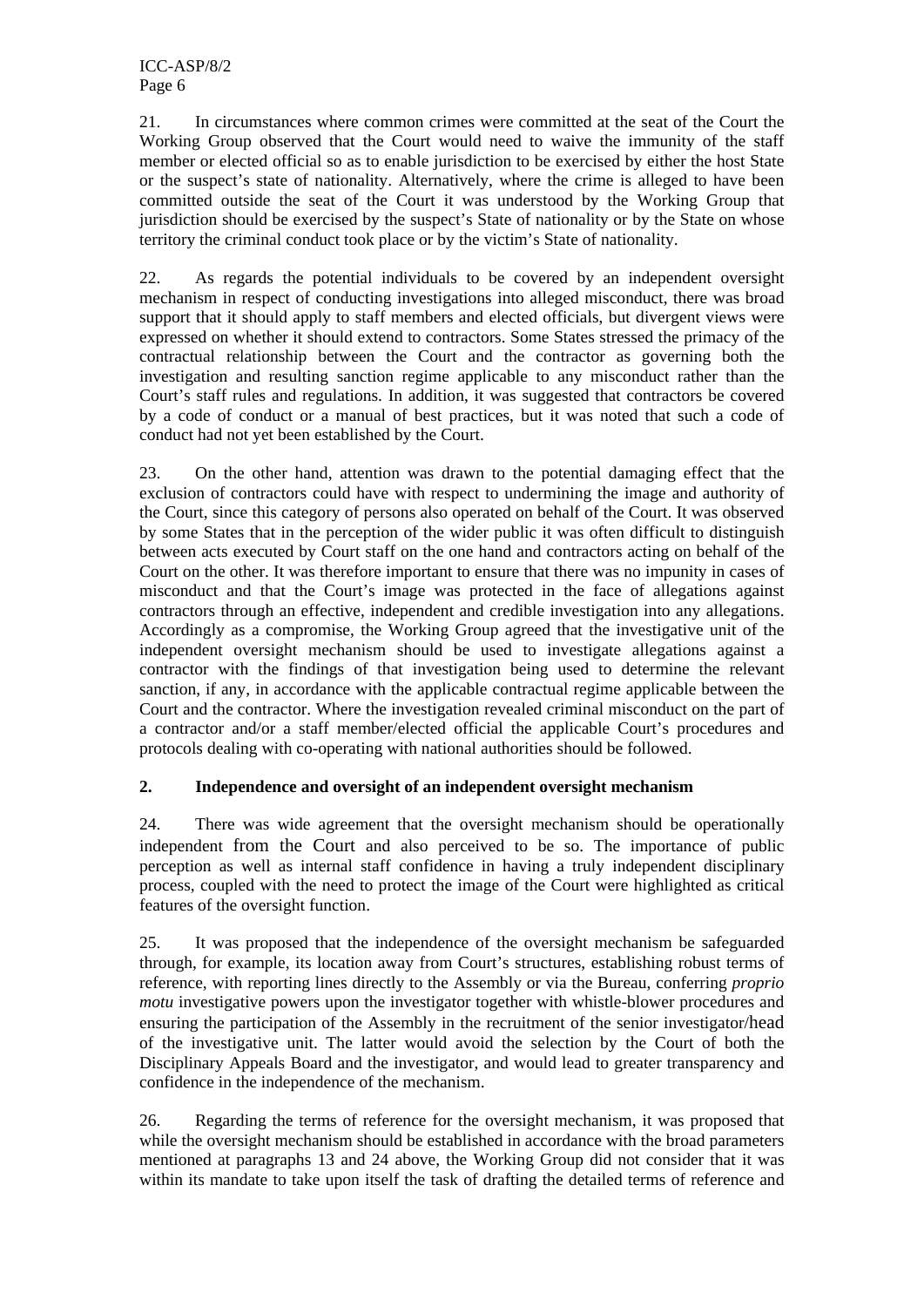governing rules for the oversight mechanism which would initially fall to be developed by the staff members hired for the oversight mechanism in conjunction with OIOS and others, and which would subsequently need approval from the Assembly.

27. It was observed that one aspect of the oversight mechanism's independence was its location and that the perception of its independence would be compromised if it was located within the Court's structures. In order to guard against this perception while at the same time ensuring efficiency and economy through a pooling of office space and administrative support from the Registry, the Working Group considered that the oversight mechanism could be colocated, but not integrated with either the Office of Internal Audit (OIA) or with the Secretariat of the Assembly of States Parties ("the Secretariat"). In discussing this issue further, the Working Group observed that ensuring the "operational independence" of the mechanism was more important than its actual location and given the desire in the future to evolve the mechanism to cover evaluation and inspection certain beneficial synergies could be achieved through co-location with the OIA rather than with the Secretariat. In reaching its view, the Working Group noted that the CICC had submitted views to the effect that the OIA was not entirely independent of the Court's structures given that its Charter states that the OIA forms part of the organization. However, the Working Group recalled that the mechanism would be co-located with and not integrated or subordinated to the OIA management structure and therefore its co-location and sharing of physical infrastructure and administrative support with the OIA should not compromise the mechanism's operational independence. It was also stressed by the Working Group that its proposal on location could always be reviewed and revised in the future once the oversight mechanism was fully operational.

28. Another aspect of ensuring the independence of the oversight mechanism discussed by the Working Group related to reporting lines. A suggestion was made that a reporting requirement to the Bureau should be instituted, which would be consistent with the oversight nature of the mechanism. An alternative proposal consistent with the oversight mechanism being a subsidiary body of the Assembly was to establish an "Oversight Committee" similar to that established for the permanent premises project comprising 10 States Parties elected by the Assembly upon recommendation by the Bureau with each member serving for a term of two years, the intention being that the head of the oversight mechanism would submit a quarterly report directly to the Oversight Committee, together with a consolidated annual report to the Assembly transmitted via the head of the Oversight Committee. In each instance of quarterly reporting made by the oversight mechanism to the Oversight Committee, the Court would be given a reasonable opportunity to provide a written response to the Oversight Committee on any points arising. This procedure would also apply mutatis mutandis to the consolidated annual report submitted by the oversight mechanism to the Assembly via the Oversight Committee. It was agreed that the reporting obligation referred to would include information on the cases and investigations under the remit of the oversight mechanism together with any recommendations thereon and/or on the management of the oversight mechanism, but without inclusion of individual names or any other identifying personal details of individuals under investigation. Regarding the frequency of reporting, the point was made that quarterly reporting would helpfully ensure that the bi-annual meetings of the Committee would be able to consider any budgetary implications arising from the reports of the oversight mechanism.

29. Following consideration of the modalities for implementation of the possible reporting lines, the Working Group proposed that a "lighter" and "less bureaucratic mechanism" should be adopted and agreed that the head of the oversight mechanism should submit written reports directly to the Bureau (copied to the Presidency, the Office of the Prosecutor, the Registrar and the Committee on Budget and Finance) commencing on a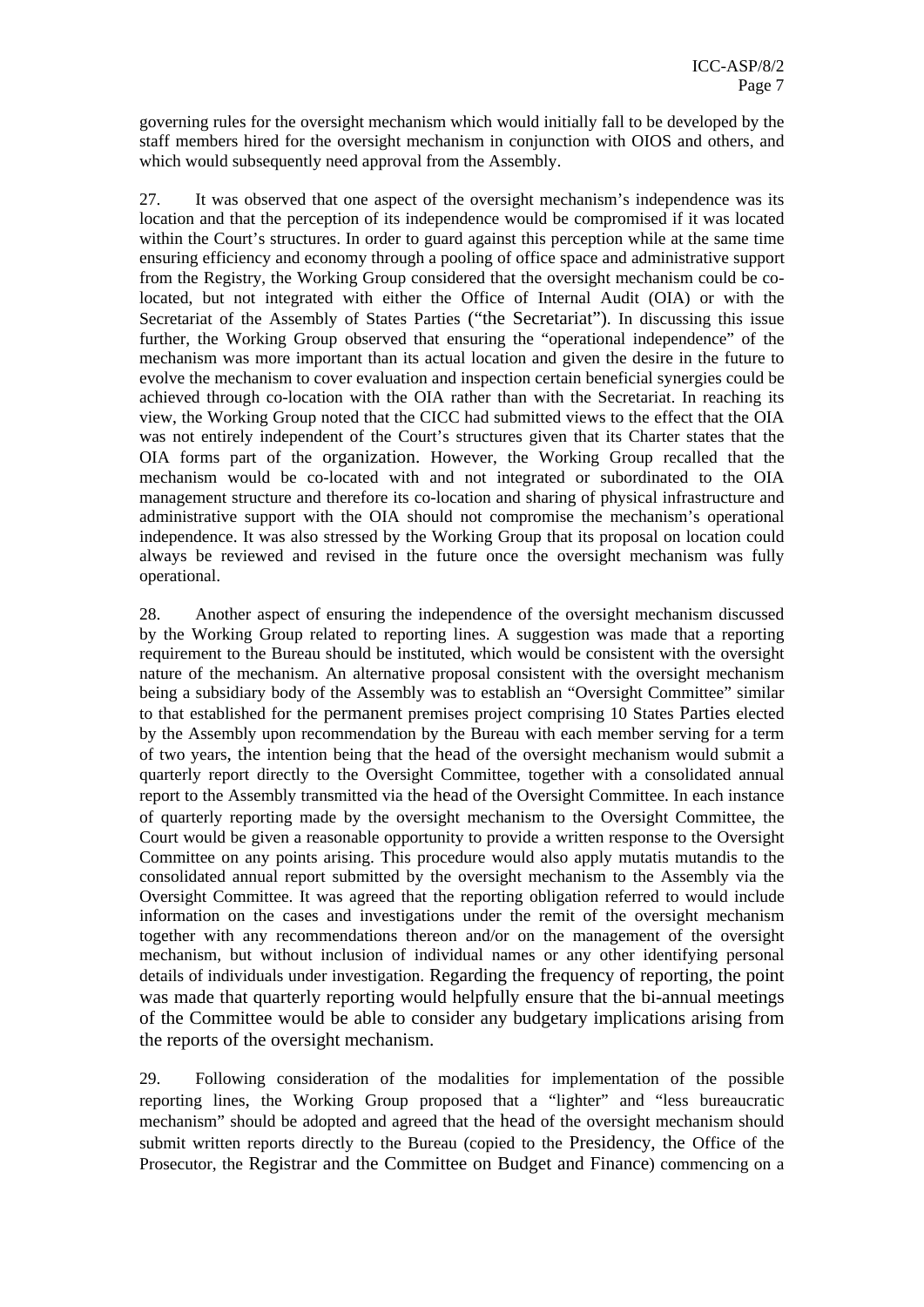quarterly basis, with the frequency of reporting to be reviewed once the oversight mechanism is fully operational, together with a further consolidated annual written report submitted to the annual session of the Assembly via the Bureau on the understanding that in each instance of quarterly or annual reporting made by the head of the oversight mechanism, the Court would have a reasonable opportunity to respond in writing to any points raised. It was further agreed that any written responses submitted by the Court to the Bureau and/or the Assembly, as applicable, be copied to the head of the oversight mechanism.

30. Two further aspects of ensuring the independence of the mechanism were also discussed by the Working Group, namely:

- a) The selection of the head of the oversight mechanism; and
- b) Allocation of a major programme budget.

31. Regarding sub-paragraph (a), "The selection and appointment of the head of the oversight mechanism", the Working Group proposed that the Assembly, via delegated authority to the Bureau, participate in the recruitment process. It was proposed that the Bureau in co-ordination with the Court, as necessary, conduct a recruitment process for the position of head of the independent oversight mechanism and to determine, inter alia, the job description, the hiring, renewal, non-renewal, suspension and termination of the said position. It was agreed by the Working Group that the Registrar should be entitled to participate alongside members of the Bureau in the complete recruitment process. It was also considered desirable to grant observer status on the recruitment panel to one representative from civil society and one representative from OIOS.

32. The Working Group also considered the level of staffing for the oversight mechanism with a strong preference being expressed for the recruitment of a highly experienced P-5 member of staff to head the office of the independent oversight mechanism to assure its independence, supported by one junior P-1 or P-2 level staff member. These preferences were indicated on the understanding that the Registry would provide routine administrative support to the oversight mechanism.

33. As regards the length of the contract of the head of the office, there was support for a three-year appointment, with the possibility of one renewal. The Court indicated that the limitation on contract terms *ab initio* was not in accordance with the Staff Rules and Regulations. On the other hand, it was observed that this practice had been followed for the recruitment of the Project Director for the permanent premises, whose term was linked to the duration of the permanent premises project and that the Human Resources Section could look into the modalities of addressing the limitation of the contract. It was suggested that, in order to avoid conflicts of interest, former staff members of the Court should not be recruited to this office, nor should the staff of the office take up employment within the Court after their terms of office.

34. Regarding sub-paragraph (b), "Allocation of a major programme budget", it was noted that the main consequences of opting to establish a major programme budget for the oversight mechanism would be a higher cost and a lack of financial flexibility that it would otherwise enjoy by being part of an already existing major programme budget. However, notwithstanding these drawbacks, there was a broad consensus in the Working Group that only through granting financial independence to the oversight mechanism would its operational independence be truly guaranteed. Accordingly, the Working Group proposed that the Assembly establish a major programme budget ("Office of the Independent Oversight Mechanism") with an adequate budget in order to establish the oversight mechanism and to cover staff costs and other costs associated with the office.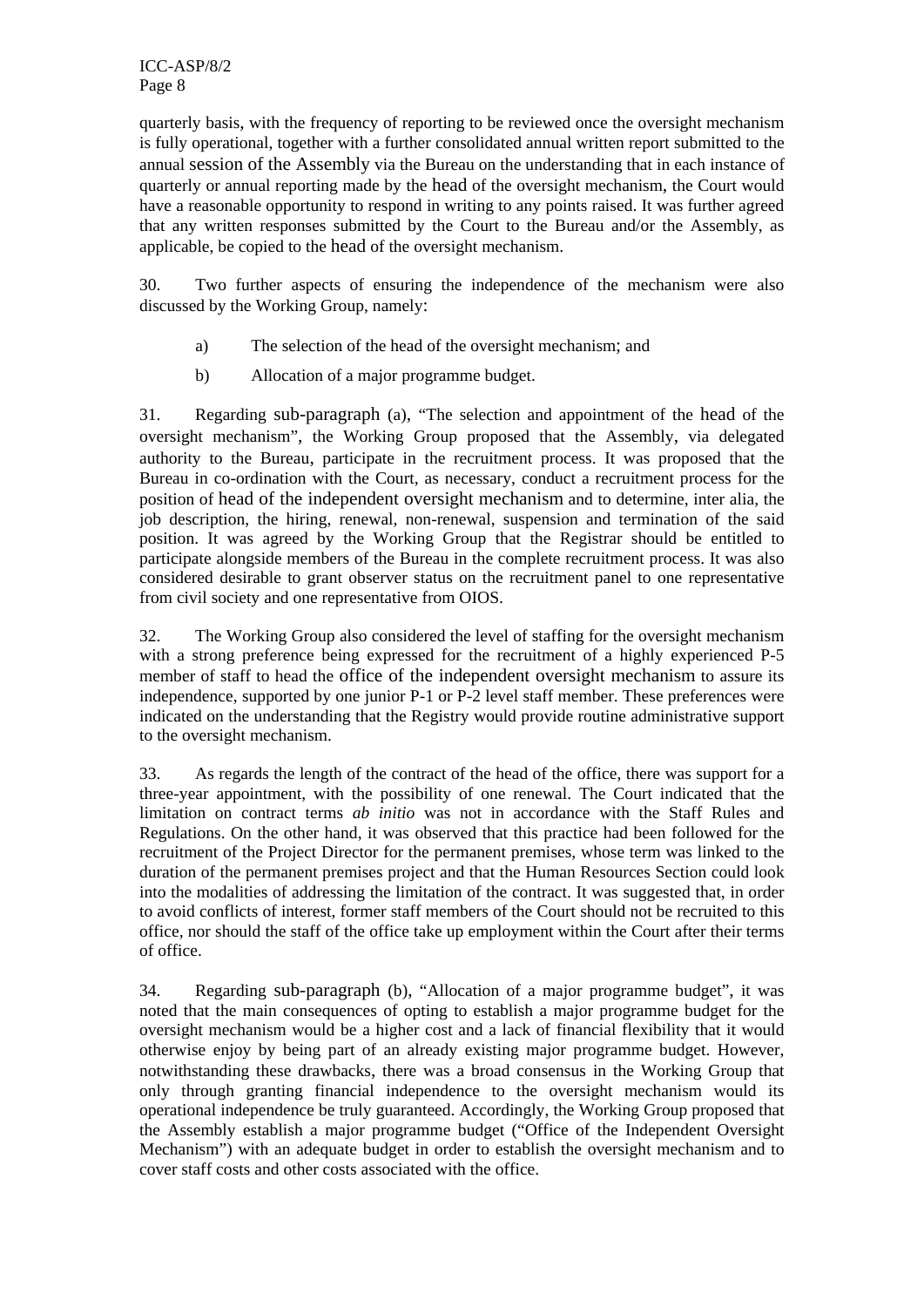### **E. Budget implications of establishing an independent oversight mechanism**

35. The facilitator recalled that in previous discussions with the Working Group and during informal consultations with States Parties in New York, a broad consensus had been expressed that although budgetary considerations were important in establishing the oversight mechanism, cost should not be a determinative factor and that the overall budgetary allocation should follow the parameters agreed by the Assembly for establishing the oversight mechanism so as to ensure adequate resources to allow the office to properly fulfil it mandate. In this context, the facilitator observed that the establishment of the oversight mechanism would very likely result in additional budgetary implications to States Parties which might not easily be absorbed through savings and efficiencies made by the Court through its budget. In this regard, while welcoming the establishment of the oversight mechanism, one State in the Working Group reserved its position on the financial implications while some other States suggested that the redeployment of posts within the Court might be one way to help reduce operating costs.

36. With respect to the budgetary implications of establishing an independent oversight mechanism, the Working Group noted that OIOS had submitted an estimate of US\$105,000 plus additional costs, for the first year of support, i.e. for initial, continuing and additional support which, if accepted, by the Assembly would form the basis of an MOU between the Court and OIOS for the provision of OIOS services on an annual cost recovery basis. In addition, the Registry had indicated that office space and support services to the oversight mechanism would amount to  $\epsilon 00,000$  annually. The Working Group noted that these costs, taken together with the estimated annual salary costs for the recruitment of a P-5 officer (approximately  $\bigoplus$  50,300) and one additional P-1 or P-2 officer (approximately  $\bigoplus$  5.600) would amount to approximately US\$500,000 in the first year.

37. In considering the overall annual start up costs, the facilitator noted that the OIOS proposal would be more costly in the first year, to reflect start-up costs, but would decrease in subsequent years. He also noted that the proposal was based on a maximalist approach, i.e. on 30 cases per year, whereas the Court had, in fact, had a total of approximately 23 cases since 2006. It would therefore be open to the Assembly to provide guidance on an annual basis to the head of the oversight mechanism with regard to the number of cases that the Assembly was prepared to fund through OIOS services in order to control the overall annual operating costs to the oversight mechanism.

38. In light of the budgetary implications mentioned above, the Court was asked to prepare a new proposed major programme budget for the independent oversight mechanism as an annex to this report for consideration by the Committee and the Assembly.

### **F. Conclusions**

39. This report represents the views and recommendations of the Bureau to the eighth session of the Assembly on the issue of establishing an independent oversight mechanism. In accepting his appointment as facilitator of this issue in December 2008, the facilitator was mindful of the fact that a great of deal of valuable work had already been done on this issue by Ambassador Andreas D. Mavroyiannis (Cyprus) acting as facilitator in the New York Working Group. Accordingly, the approach taken by the current facilitator as already outlined in this report has been to build upon the previous work done in New York while engaging further with stakeholders from within and outside the Court to concretely advance this issue, taking into account the previously expressed concerns raised by the Committee, States Parties and the Court regarding the proposals outlined in the earlier report of the Bureau.<sup>3</sup> The wide

 <sup>3</sup>  $3$  Report of the Bureau on an independent oversight mechanism (ICC-ASP/7/28).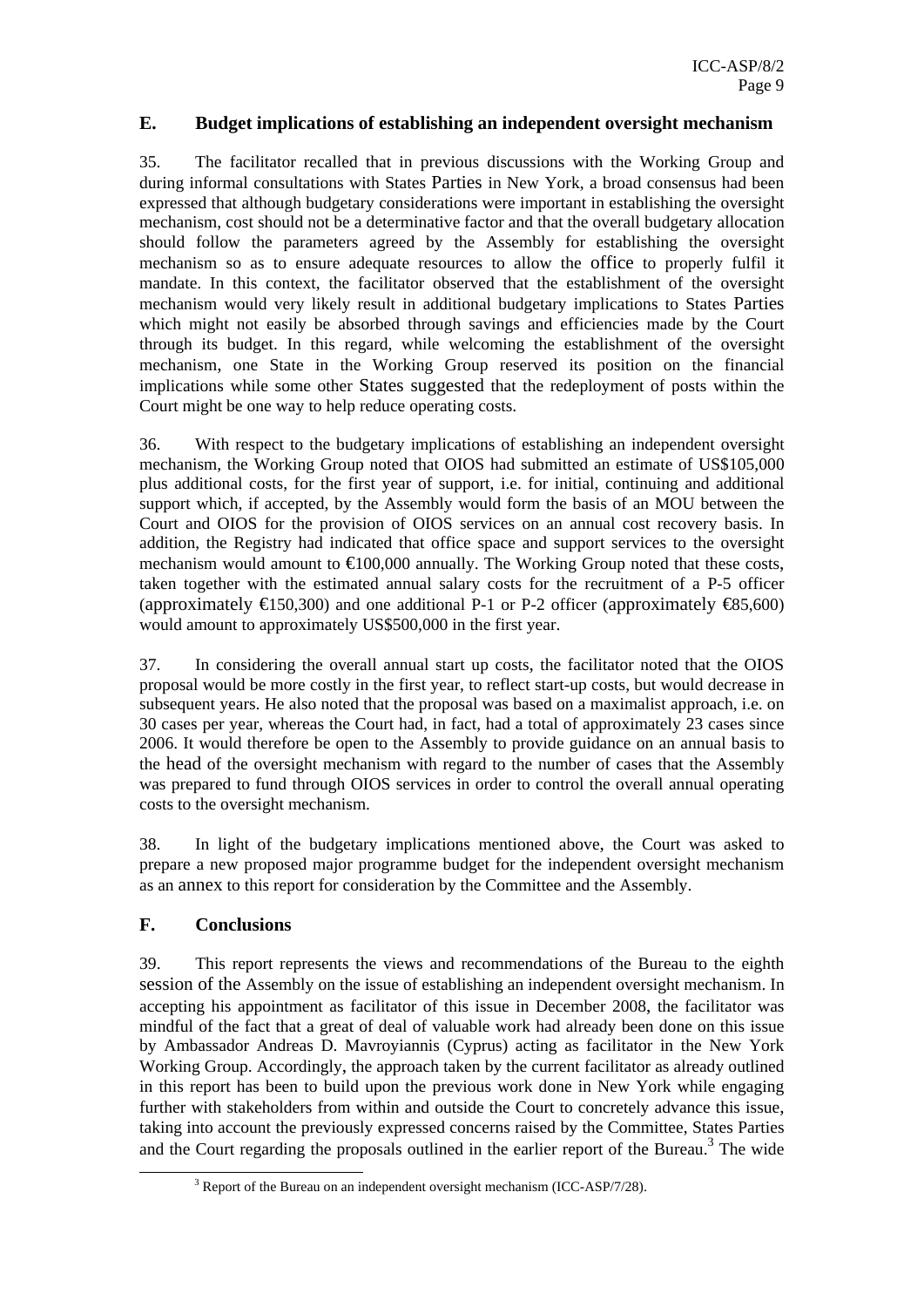consensus reached in the Working Group on the recommendations set out below resulting from constructive engagement with the Court and other stakeholders demonstrates fully, in the opinion of the facilitator, that the additional time provided by the seventh session of the Assembly to allow States a further opportunity to consider this matter has been amply justified given the complexity of the issue and the need for States Parties, the Court and civil society groups to fully contribute their views.

40. The recommendations reached and outlined below point to the wide consensus reached on the urgent need for the Assembly to agree at its eighth session to establish an independent oversight mechanism consistent with article 112, paragraph 4, of the Rome Statute to investigate alleged misconduct of staff members, elected officials and contractors in accordance with three basic principles:

- a) The investigative mechanism must be independent from the Court;
- b) The mechanism must be able to provide meaningful and effective oversight; and
- c) The mechanism must have adequate capacity and resources to meet the Court's needs.

# **G. Recommendations on implementing the outcomes of the facilitation process**

### **Recommendation 1 Establishment of an independent oversight mechanism**

41. The Assembly is invited to establish an independent oversight mechanism in the International Criminal Court as a matter of priority, as envisaged in paragraph 2 of the decision made on 13 February 2009 at the second resumption of the seventh session of the Assembly  $(ICC-ASP/7/Decision 1)<sup>4</sup>$  In deciding to establish an independent oversight mechanism pursuant to article 112, paragraph 4, of the Rome Statute, the Assembly is mindful that the scope of such mechanism will initially only embrace investigations and therefore it is expected in the fullness of time that the independent oversight mechanism will fully evolve to also embrace the other aspects of article 112, paragraph 4, of the Rome Statute, namely, evaluation and inspection.

### **Recommendation 2 Setting up the independent oversight mechanism**

42. It is recommended that the decision to establish the oversight mechanism incorporate a decision to recruit two oversight mechanism staff, i.e. one staff member who will head the office at the P-5 level and one further support staff member at the P-1 or P-2 level. These staffing levels and grades may be reviewed again by the Assembly once the oversight mechanism has been fully operational for a reasonable period of time. These individuals will begin work six months before the oversight mechanism becomes officially operational so as to develop all its functions, regulations, rules, protocols and procedures and submit them to the Assembly for approval. The recruitment process for the position of head of the oversight mechanism shall be conducted by the Bureau in co-ordination with the Court. The

 <sup>4</sup> *Official Records of the Assembly of States Parties to the Rome Statute of the International Criminal Court, Seventh session (first and second resumptions), New York, 19–23 January and 9–13 February 2009* (International Criminal Court publication, ICC-ASP/7/20/Add.1), chapter II, part II, decision ICC-ASP/7/Decision 1.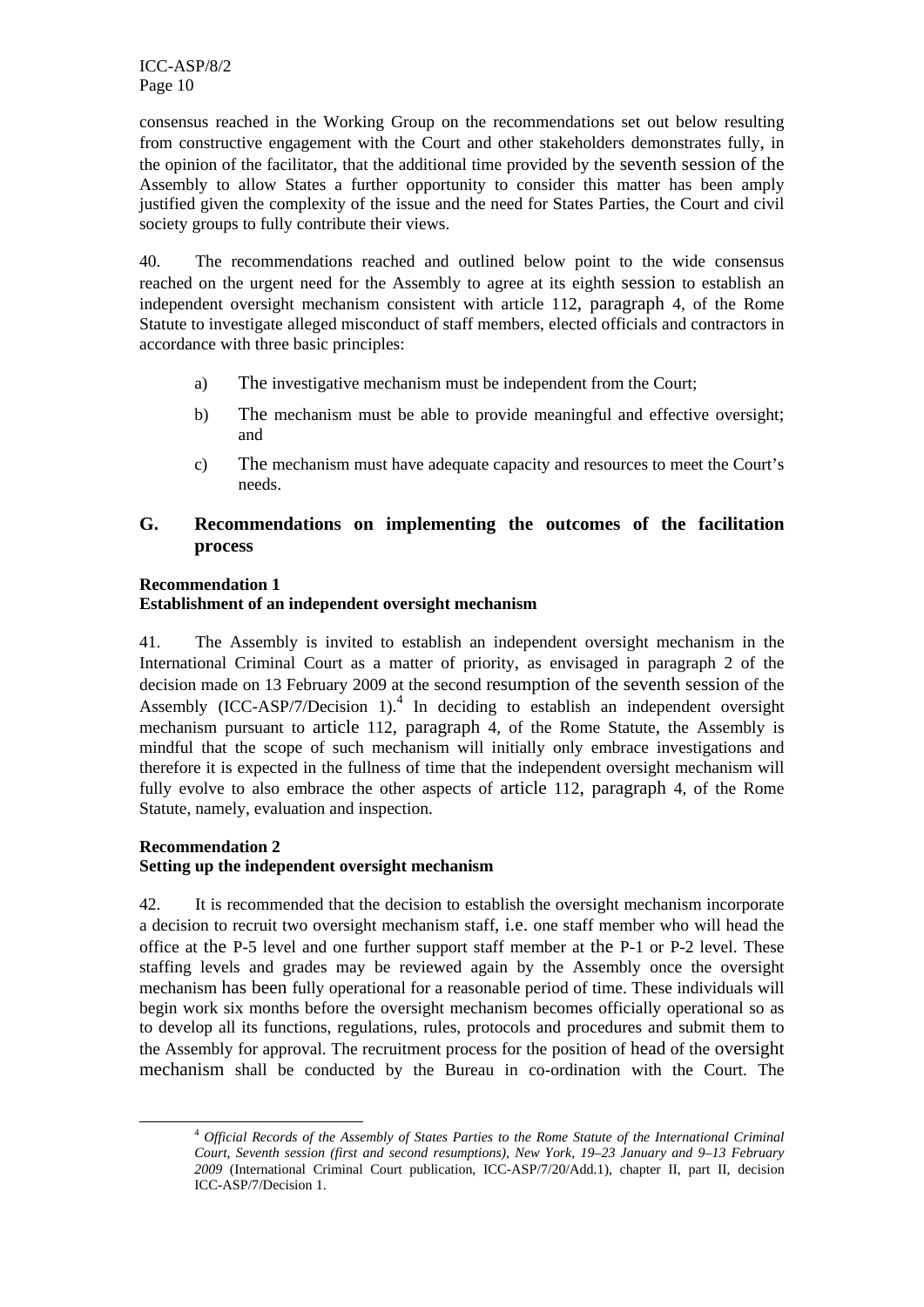independent oversight mechanism shall be co-located (but not integrated or subordinated to) with the Office of Internal Audit.

### **Recommendation 3**

#### **Scope of the independent oversight mechanism**

43. The oversight mechanism itself will be expected to develop the rules governing its work, with the following recommendations being provided for purposes of guidance only:

- a) The scope of the independent oversight mechanism will initially embrace only the establishment of an independent professional investigative capacity on the understanding that additional elements of oversight such as inspection and evaluation as envisaged in article 112, paragraph 4, of the Rome Statute shall be added in due course.
- b) It is envisaged that the investigative unit of the newly established independent oversight mechanism will have *proprio motu* investigative powers and incorporate whistle-blower procedures and protections.
- c) It is envisaged that the individuals covered by the oversight mechanism will include all Court staff subject to the Staff Rules and Regulations of the International Criminal Court, together with elected officials. It is also envisaged that the investigative unit of the oversight mechanism will be utilised for the conduct of investigations of any allegations of misconduct made against contractors retained by the Court and working on its behalf. Such investigations should be carried out in accordance with the terms of the contract. In circumstances where a contract is silent on the manner and/or the modalities of any investigation, the oversight mechanism will conduct its investigation in accordance with its own established procedures and recognized best practice. The findings of any investigation will be used to determine the applicable sanctions, if any, under the existing contractual regime between the Court and the contractor. Within this context, it is recommended that the Court develop and incorporate into its procurement contracts a code of conduct and also appropriate disciplinary procedures to be followed in circumstances of alleged misconduct.
- d) In all cases, if criminal activity is suspected in the course of an investigation, the oversight mechanism must notify the relevant national authorities, such as the State where the suspected crime was committed, the State of the suspect's nationality, the State of the victim's nationality, and where applicable, the host State of the seat of the Court.

### **Recommendation 4 Functions of the independent oversight mechanism**

44. The mandate of the oversight mechanism shall be limited at this stage to establishing a professional investigative unit in support of the existing disciplinary structures of the Court to conduct investigations on allegations of misconduct and to ensuring effective and meaningful oversight thereof. Such investigations and oversight shall exclude staff management issues, such as staff underperformance of duties, as distinct from staff misconduct. If a complaint which seems, prima facie, to pertain to staff management is launched, it shall be considered not to fall within the remit of the oversight mechanism and be referred to management. Management shall refer to the oversight mechanism cases brought to its attention that fall within the latter's competence.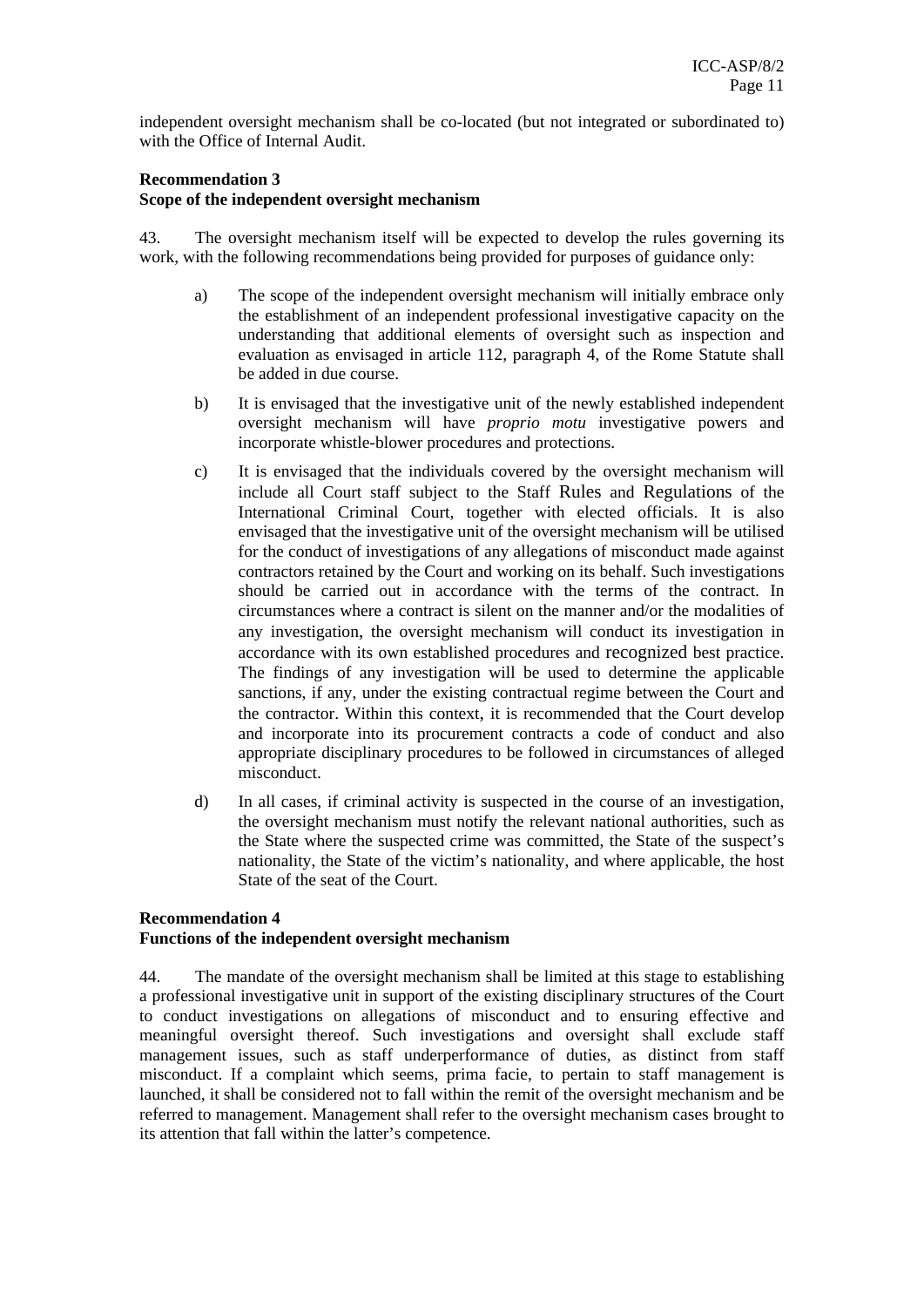ICC-ASP/8/2 Page 12

45. The functions of the oversight mechanism shall not affect those described in paragraph (a) of regulation 10.2 of the Staff Regulations of the Court which provides that "[t]he Registrar or the Prosecutor, as appropriate, may impose disciplinary measures on staff members whose conduct is unsatisfactory". As the purpose of the oversight mechanism is not to perform any staff management, the above provision shall continue to apply to all disciplinary measures that fall under an administrative ambit, without prejudice to the oversight's mechanism's investigative capacity in respect of:

- a) Internal misconduct warranting disciplinary measures; and
- b) Investigating external penal misconduct.

46. The functions of the oversight mechanism shall not affect those described in paragraph (b) of regulation 10.2 of the Staff Regulations of the Court which provides that "[t]he Registrar or the Prosecutor, as appropriate, may summarily dismiss a member of staff for serious misconduct, including breach of confidentiality".

#### **Recommendation 5 Jurisdiction**

47. There should be no impunity for criminal misconduct. However, it is an accepted general principle of international law that only States can prosecute for criminal misconduct, not international organizations which, in principle, lack such competence. The oversight mechanism must focus on developing a notification mechanism so as to inform national authorities of suspected criminal misconduct, together with developing co-operation procedures with national authorities so as to facilitate the possibility of national prosecutions where investigations conducted by the oversight mechanism reveal suspected criminal misconduct.

### **Recommendation 6 Immunities**

48. The work of the oversight mechanism will be without prejudice to the privileges and immunities enjoyed by Court staff and elected officials in the exercise of their functions, but should be guided by the principle that privileges and immunities may not be invoked to justify unlawful acts. In cases where prosecutorial function is to be exercised against individuals with immunity, the oversight mechanism must recommend immunity waivers to Court management as it deems appropriate and advisable, according to established standards and practice. In determining whether to waive immunity, the Court must have regard to its duty to ensure that prior to any official being made subject to national prosecution he/she will be afforded a minimum standard of due process. The above applies to privileges and immunities of the Court and its material, including evidentiary material, from legal process and any measure of execution.

### **Recommendation 7 Accountability of the oversight mechanism**

49. The oversight mechanism will submit quarterly activity reports directly to the Bureau of the Assembly of States and will also submit on an annual basis a consolidated report of its activities to the Assembly via the Bureau (all reports shall be copied to the Presidency, the Office of the Prosecutor, the Registrar and the Committee on Budget and Finance). The Court will have a reasonable opportunity to respond in writing to the reports submitted by the oversight mechanism. Such written responses made by the Court shall be transmitted to the Bureau and the Assembly and, as appropriate, copied to the head of the oversight mechanism and the Committee on Budget and Finance.